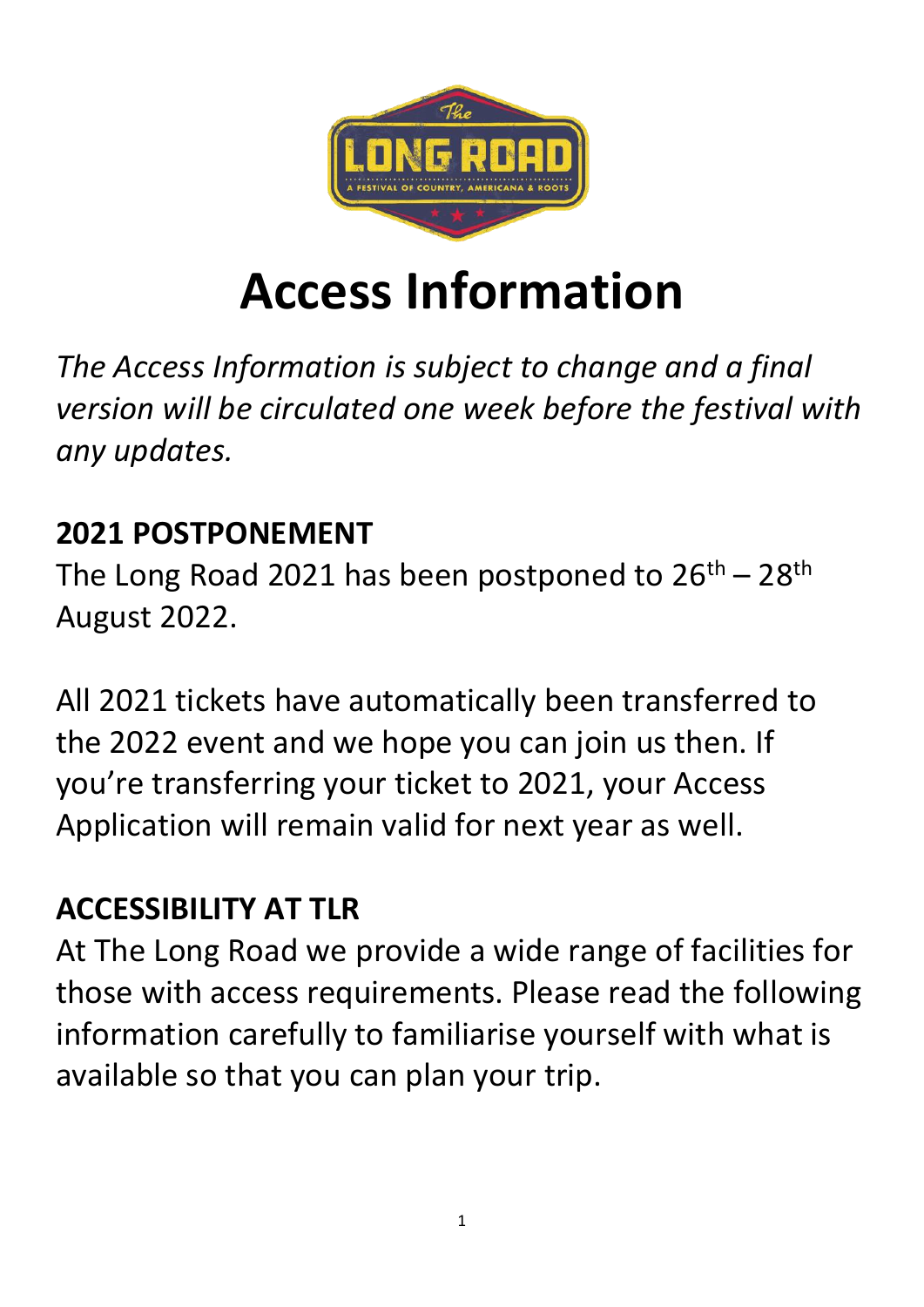**If you would like to use the accessible facilities, it is essential that you fill out the [Access Application Form](https://docs.google.com/forms/d/e/1FAIpQLSewrcDrLXnUdjRyttyZqNcY_w2dg5gYZCveBxWF4tYt-t510w/viewform) to gain access to any of the following:**

- Free Personal Assistant ticket
- Accessible Campsite, Accessible Pitch & Park Field or Accessible Live-In Vehicle Field
- Additional guests in Accessible Campsite, Accessible Pitch & Park Field or Accessible Live-In Vehicle Field
- Accessible toilets
- Medical tent refrigeration and charging
- Accessible Viewing Areas

This allows us to plan accordingly and ensure that we have enough capacity to cater for you.

## **BUYING TICKETS**

All applicants will need to purchase a festival ticket on our [ticket page.](https://www.thelongroad.com/tickets/) If you think you are eligible for a free Personal Assistant ticket to accompany you, do not buy a ticket for them. You can apply for this on the [Access Application](https://docs.google.com/forms/d/e/1FAIpQLSewrcDrLXnUdjRyttyZqNcY_w2dg5gYZCveBxWF4tYt-t510w/viewform)  [Form.](https://docs.google.com/forms/d/e/1FAIpQLSewrcDrLXnUdjRyttyZqNcY_w2dg5gYZCveBxWF4tYt-t510w/viewform)

#### **ACCESS APPLICATION FORM**

Please click [here](https://docs.google.com/forms/d/e/1FAIpQLSewrcDrLXnUdjRyttyZqNcY_w2dg5gYZCveBxWF4tYt-t510w/viewform) to complete the Access Application Form and request use of the accessible facilities and free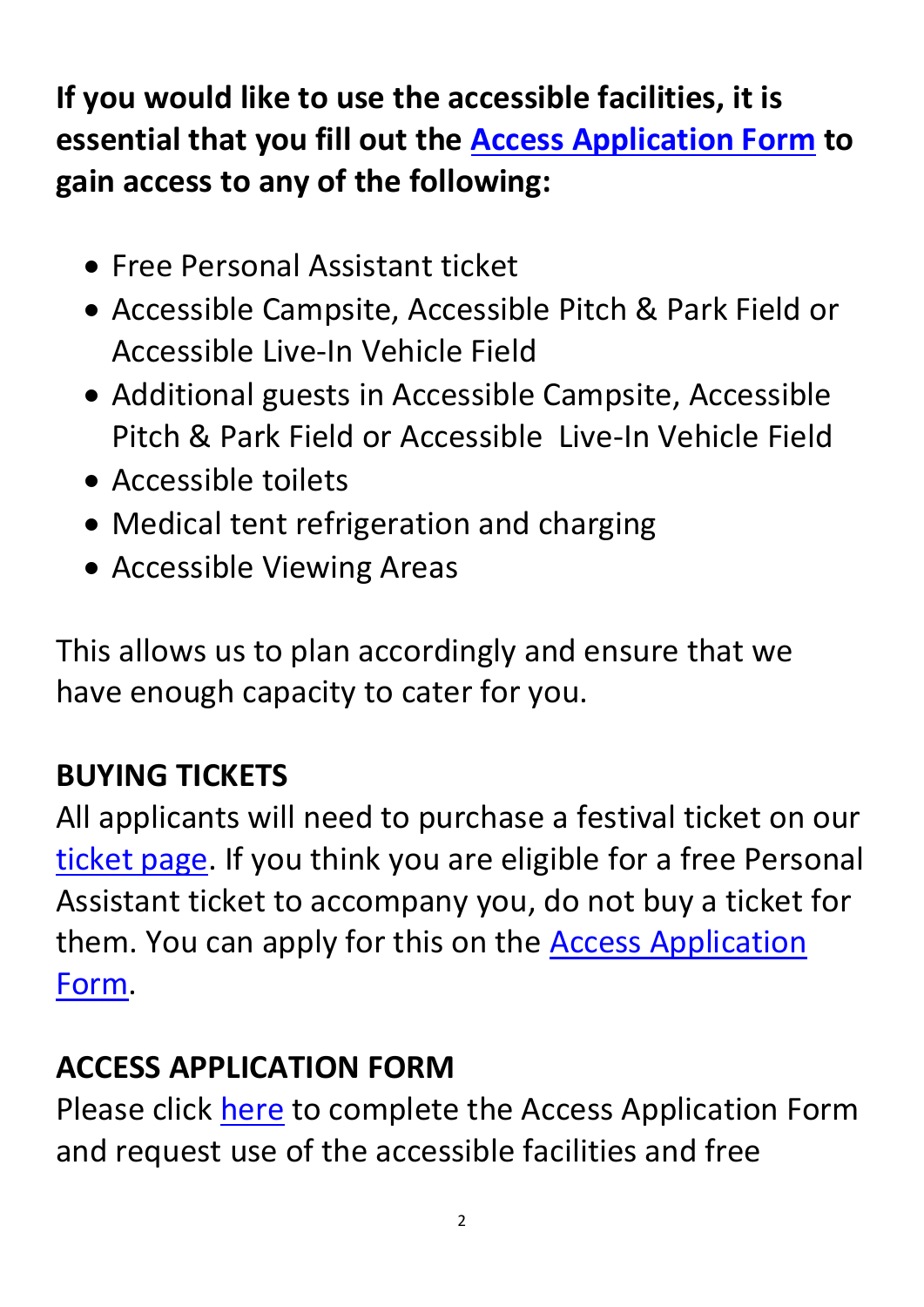Personal Assistant ticket. We will respond within 14 days from when we receive your supporting documentation. Your application isn't approved until you receive an email from The Long Road.

Please note, we start despatching the Access Accreditation on Thursday 4<sup>th</sup> August 2022. This allows us enough time to process all applications and send out final information and accreditation before the event. We will do our best to accommodate any late applications.

If you have any questions while filling out the form, please contact us at [access@thelongroad.com.](mailto:access@thelongroad.com)

## **PERSONAL ASSISTANTS**

Free Personal Assistant (PA) tickets are provided so that customers who are unable to independently attend the festival can bring along someone who can provide the support needed at no extra cost. For that reason, we advise that your Personal Assistant must be able to carry out all support roles required, such as carrying your luggage between the car park and campsite and putting up your tent. The festival does not provide staff to do this for you. Please state the name and contact details of the PA on the Access Application Form.

#### **ELIGIBILITY FOR ACCESSIBLE FACILITIES AND PA TICKETS**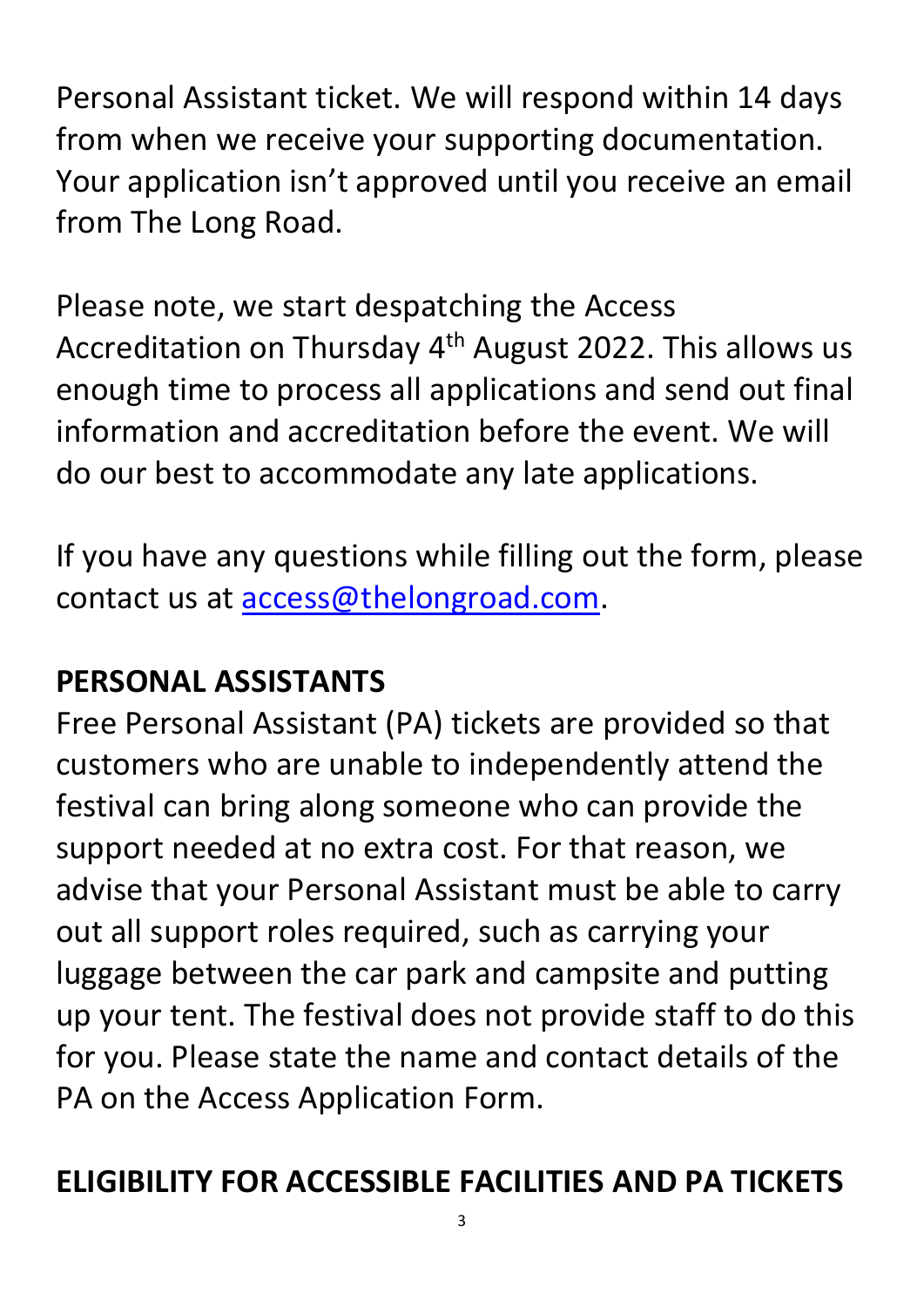In order to be eligible to use the accessible facilities and obtain a free PA ticket, we ask you to supply one of the following forms of supporting documentation:

- Front page of PIP
- Front page of DLA
- Deaf or Blind Registration
- CredAbility Access Card

There are two ways to send us your supporting documentation:

1) Email a scan or photo to [access@thelongroad.com](mailto:access@thelongroad.com) 2) Post a scan or photo to The Long Road Festival Access Team, U-Live, 3 Pancras Square, London, N1C 4AG

The document must be dated in either 2019, 2020, 2021 or 2022 and state the full name of the customer with access requirements.

Please feel free to black-out any information on the documents that relate to the amount of benefits paid or health conditions.

All documents will be securely stored and then destroyed once the application has been processed.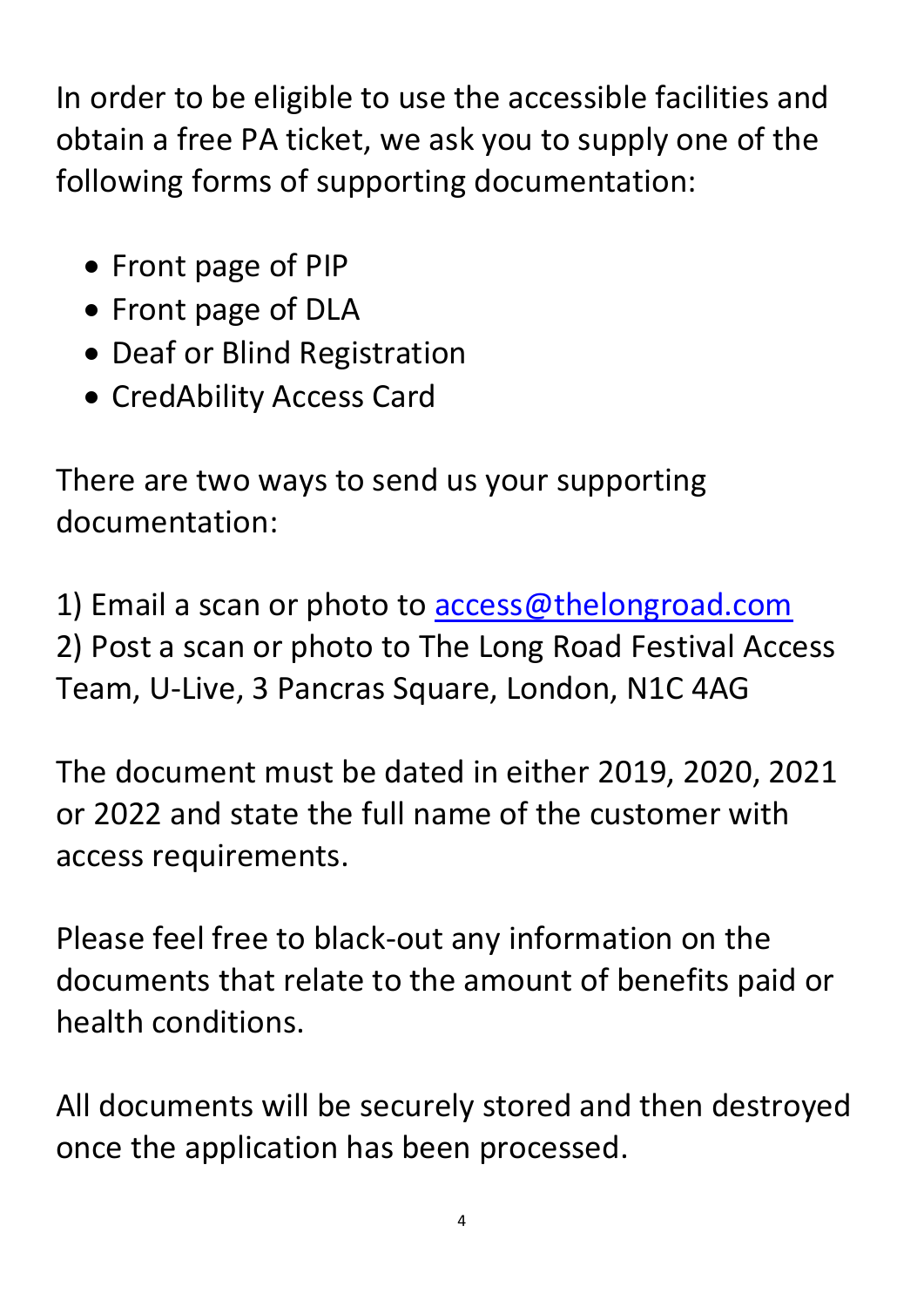# **ACCREDITATION AND DESPATCH**

To allow use of the various facilities onsite, Access Accreditation (such as wristbands and passes) will be issued. These wristbands/passes plus Personal Assistant tickets will be posted out to applicants in advance of the festival using the postal address supplied in the [Access](https://docs.google.com/forms/d/e/1FAIpQLSewrcDrLXnUdjRyttyZqNcY_w2dg5gYZCveBxWF4tYt-t510w/viewform)  [Application Form.](https://docs.google.com/forms/d/e/1FAIpQLSewrcDrLXnUdjRyttyZqNcY_w2dg5gYZCveBxWF4tYt-t510w/viewform)

Please note, festival tickets that have been purchased on our ticket page will be sent separately, either by email or post, depending on the option selected during the transaction.

#### **EVENT TIMINGS**

The campsites open to camping ticket holders at 11am on Friday and need to be vacated by midday on Monday.

The festival arena will open to Weekend No Camping ticket holders from 3pm on Friday.

The arena will open at 11am on Saturday and Sunday to Weekend No Camping and Day ticket holders.

Car parks will open from 10am on Friday, Saturday and Sunday and need to be vacated by 1pm on Monday.

# **SITE LAYOUT AND GROUND CONDITIONS**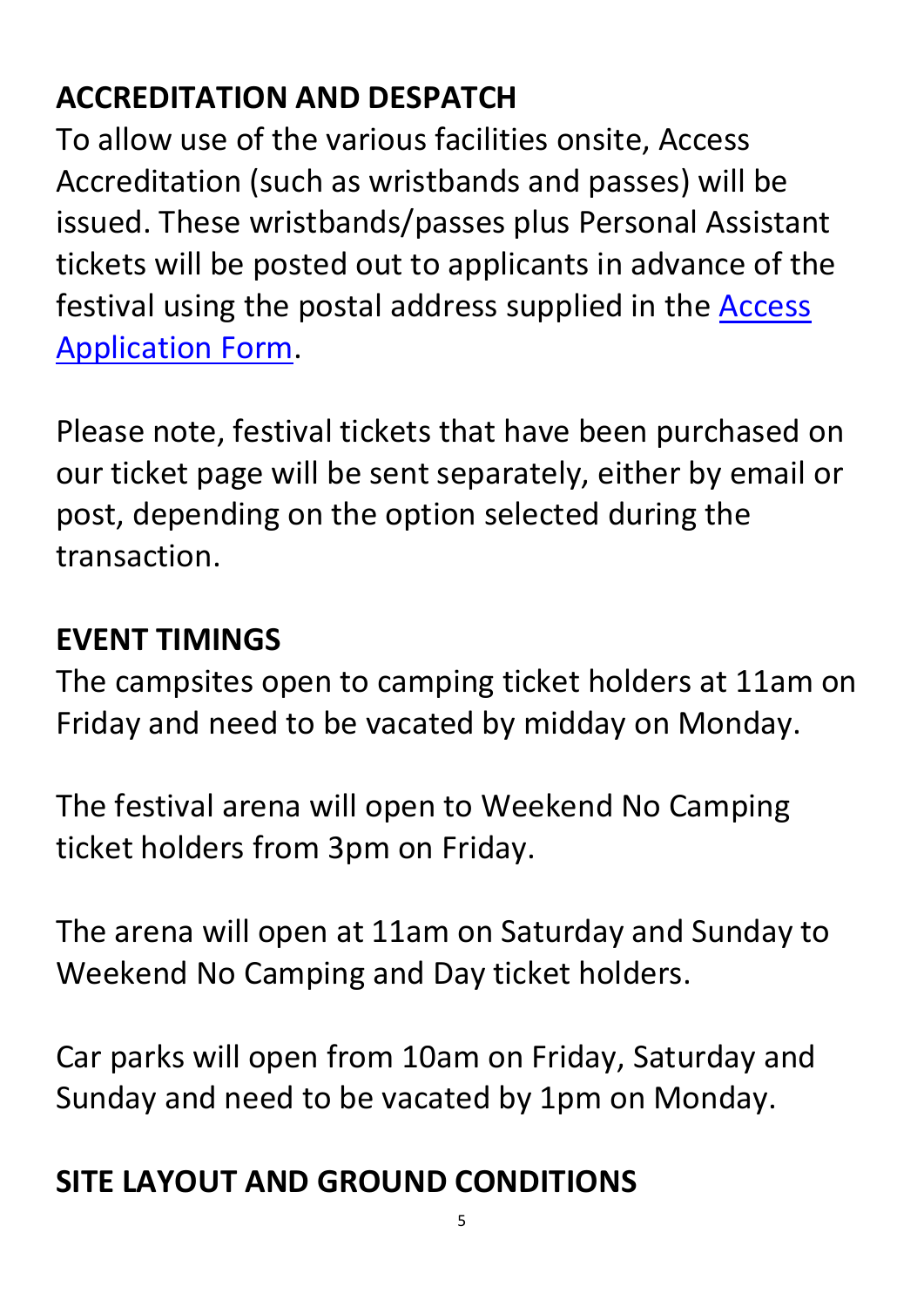The Long Road site is accessible to visitors with mobility impairments. The site is mainly level access with a few slight inclines. However, please be aware that it is a green grass site with no hard-standing intersections. Please also take the weather into consideration when planning what to bring as it can have an impact on mobility due to muddy patches etc.

# **ACCESSIBLE ACCOMMODATION ON SITE**

The Accessible Fields provide a dedicated area on site for those with General Camping, Pitch & Park or Live-In Vehicle tickets that require accessible toilets and showers. Please be aware that the Accessible Fields are the only fields with accessible sanitation. More detail on each area is included below.

## **ACCESSIBLE CAMPSITE**

We have a dedicated Accessible Campsite, with accessible toilets and showers. The Accessible Campsite is for tent camping only. Cars are not allowed in the campsite and we do not offer power hook ups to individual tents.

Festival staff will not be able to provide physical assistance to move luggage between car parks and campsites, or to put up tents. If you require assistance of this nature, you must bring along a Personal Assistant who is capable of supporting your needs.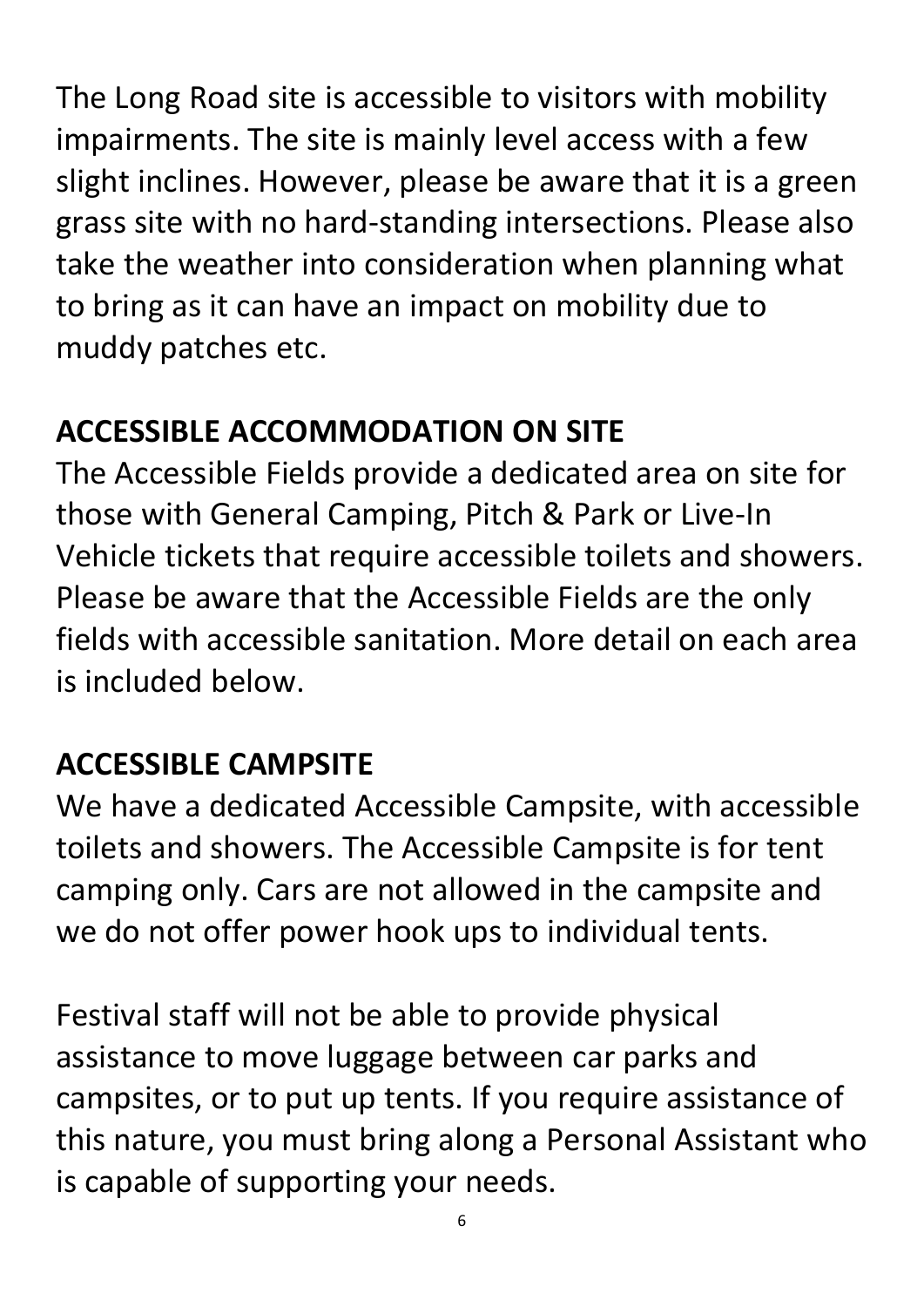Please let us know if you would like to camp in the Accessible Campsite on the [Access Application Form.](https://docs.google.com/forms/d/e/1FAIpQLSewrcDrLXnUdjRyttyZqNcY_w2dg5gYZCveBxWF4tYt-t510w/viewform) Please note, there are no accessible sanitation facilities in the General or Premium Campsites.

In addition to a Personal Assistant, you are allowed up to four guests to camp with you in the Accessible Campsite. Please advise of your numbers on the Accessible Application Form so we can accommodate your group.

#### **ACCESSIBLE PITCH & PARK**

We have a dedicated Accessible Pitch & Park, with accessible toilets and showers, within the Accessible Fields.

Please let us know if you would like to camp in the Accessible Pitch & Park Field on the [Access Application](https://docs.google.com/forms/d/e/1FAIpQLSewrcDrLXnUdjRyttyZqNcY_w2dg5gYZCveBxWF4tYt-t510w/viewform)  [Form.](https://docs.google.com/forms/d/e/1FAIpQLSewrcDrLXnUdjRyttyZqNcY_w2dg5gYZCveBxWF4tYt-t510w/viewform) Please note, there are no accessible sanitation facilities in the Pitch & Park Field.

You will need to buy a Pitch & Park User Ticket for each member of your party, as well as a Pitch & Park Plot Ticket for your vehicle from our ticket page. (link to Pitch & Park ticket page)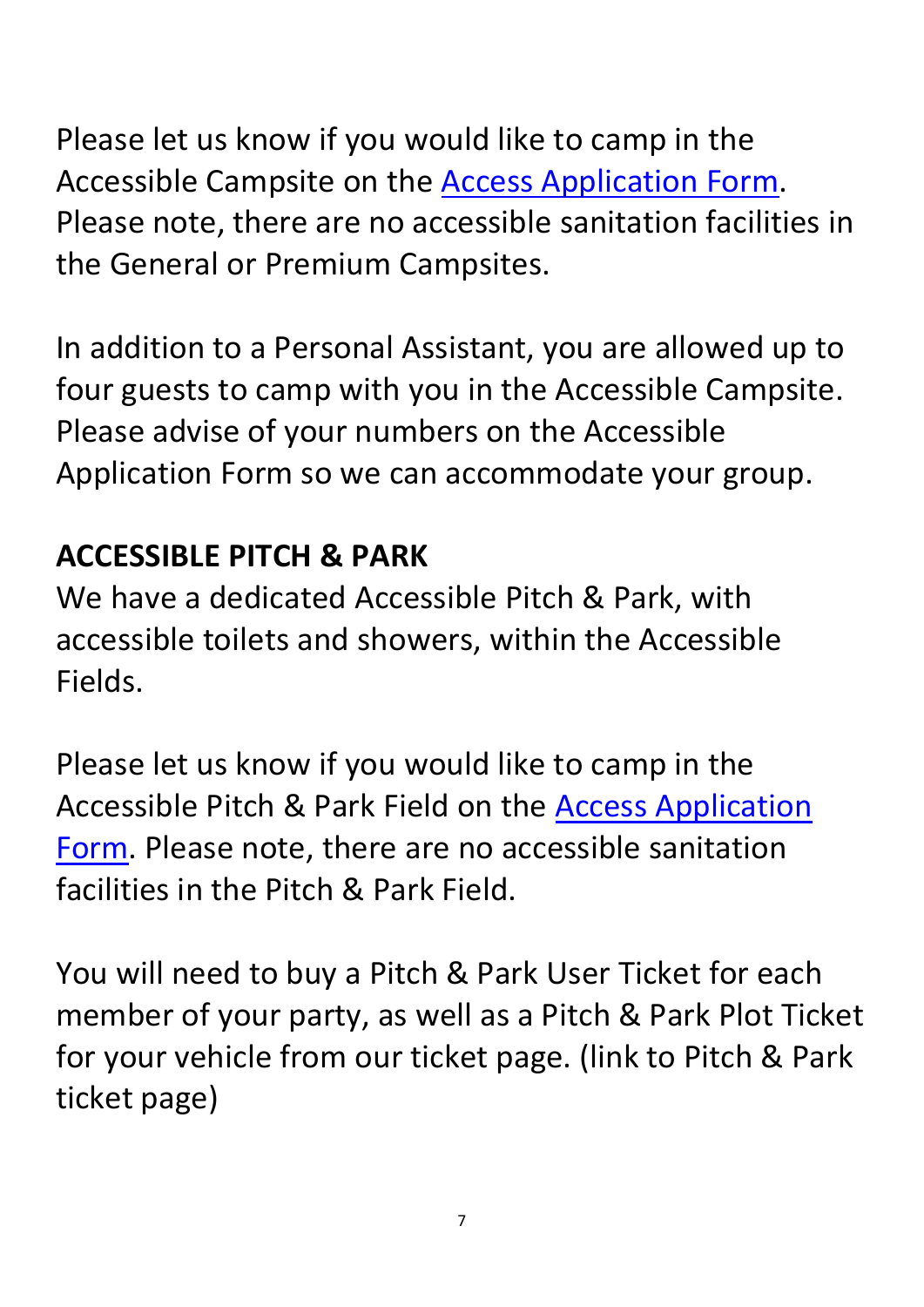Please make sure you read our full Pitch & Park info here (link to Pitch & Park accommodation page).

In addition to a Personal Assistant, you are allowed up to 4 guests to camp with you in the Accessible Pitch & Park Field. Plots are 7m x 10m and all tents must be contained within your marked plot. Please advise of your numbers on the Accessible Application Form so we can accommodate your group.

Directions for how to reach the Accessible Pitch & Park Field will be sent out in advance.

#### **ACCESSIBLE LIVE-IN VEHICLE FIELD**

We have a dedicated Accessible Live-In Vehicle Field, with accessible toilets and showers, located within close reach of the main festival arena.

Please let us know if you would like to pitch your live-in vehicle in the Accessible Live-In Vehicle Field on the [Access Application Form.](https://docs.google.com/forms/d/e/1FAIpQLSewrcDrLXnUdjRyttyZqNcY_w2dg5gYZCveBxWF4tYt-t510w/viewform) Please note, there are no accessible sanitation facilities in the Live-In Vehicle Field.

You will need to buy a Live-In Vehicle User Ticket for each member of your party, as well as a Live-In Vehicle Pitch Ticket for your vehicle from our [ticket page.](https://www.thelongroad.com/tickets/)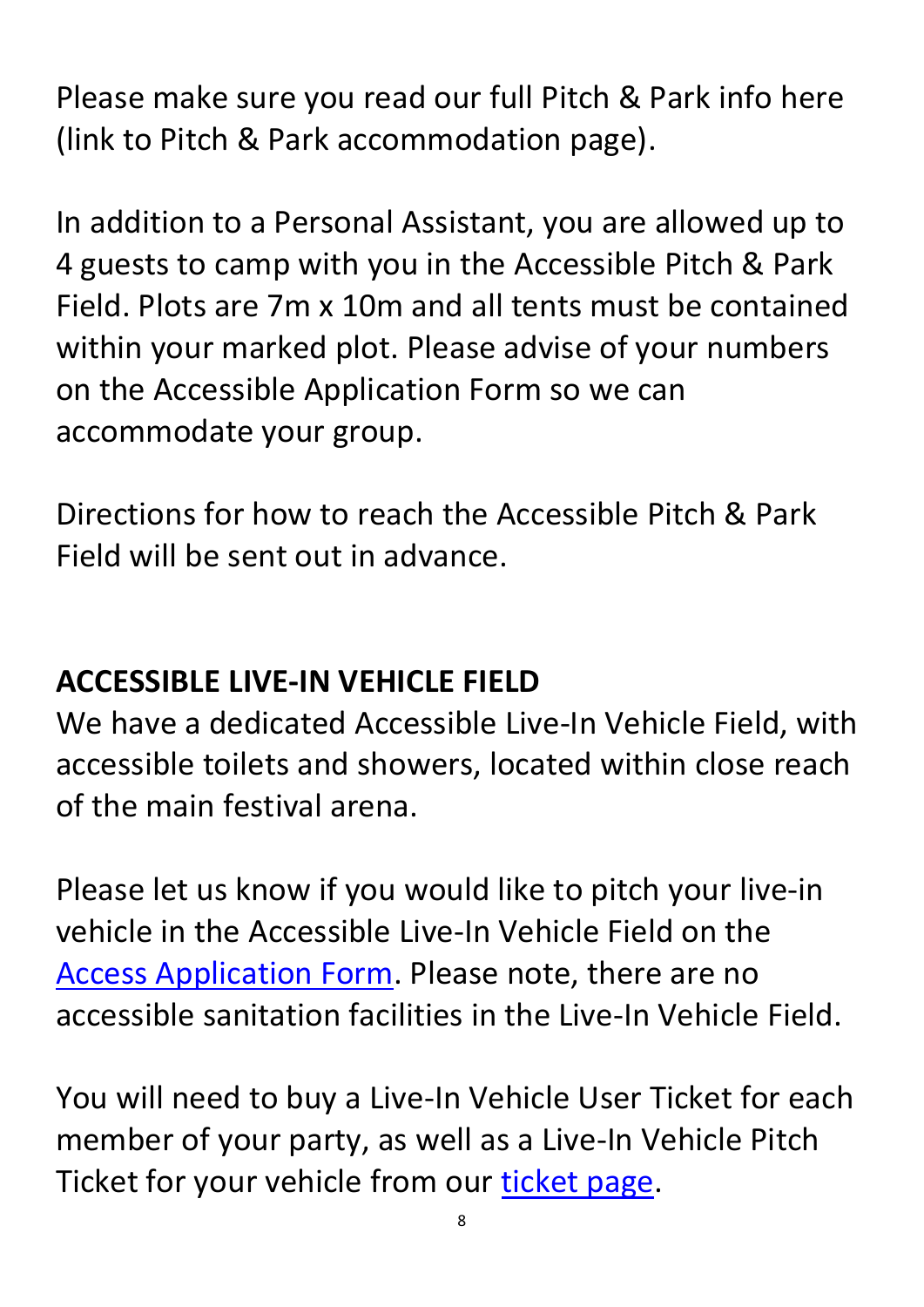Please make sure you read our full Live-In Vehicle info here (link to Live-In Vehicle accommodation page).

Please use the Access Application Form to advise the number of people staying in the live-in vehicle in addition to the applicant and Personal Assistant. Please note, only one live-in vehicle per application.

If you want to pitch your campervan in the Accessible Live-In Vehicle Field and want to have an electrical hookup, please purchase Live-In Vehicle Pitch with Power from our ticket page and make sure you let us know on the Access Application Form.

Directions for how to reach the Accessible Live-In Vehicle Field will be sent out in advance.

#### **PREMIUM CAMPING AND GLAMPING**

There are no accessible facilities in the Premium Campsite. If you have a Premium Camping ticket but require accessible facilities, we recommend you camp in the Accessible Campsite. Please let us know on the [Access](https://docs.google.com/forms/d/e/1FAIpQLSewrcDrLXnUdjRyttyZqNcY_w2dg5gYZCveBxWF4tYt-t510w/viewform)  [Application Form.](https://docs.google.com/forms/d/e/1FAIpQLSewrcDrLXnUdjRyttyZqNcY_w2dg5gYZCveBxWF4tYt-t510w/viewform) If you choose to camp in the Premium Campsite, your Access Accreditation will allow you to use the accessible facilities located in the Accessible Campsite.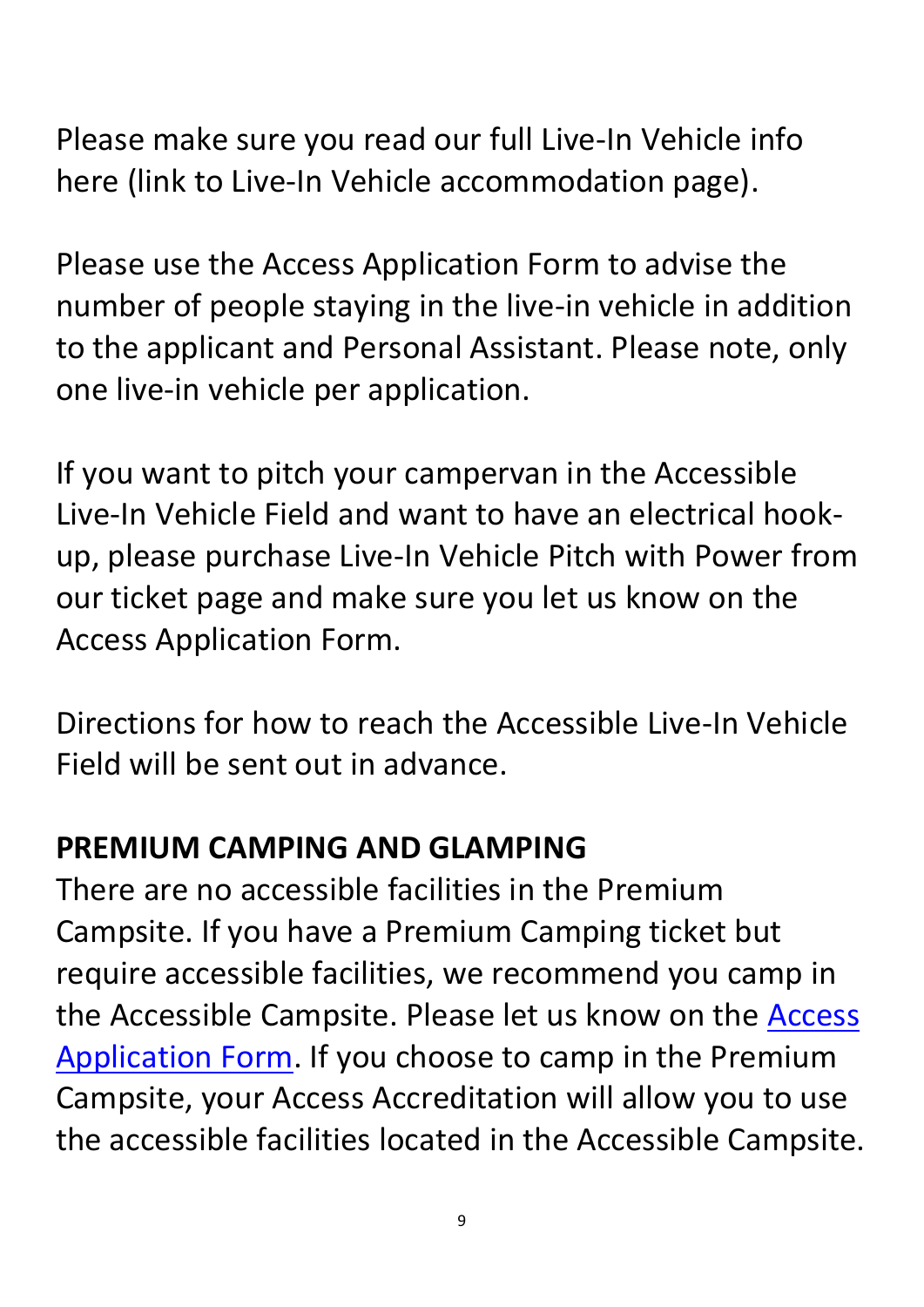# **HIGH FALOOTIN' VIP AREA**

The High Falootin' VIP Area in the festival arena will have an accessible toilet. Only guests with High Falootin' VIP Upgrades can access this area.

If you have booked an High Falootin' VIP Upgrade and require a Personal Assistant ticket for this area, please let us know on the Access Application form.

#### **MEDICAL TENT**

The Medical Tent is open 24/7 throughout the festival and located inside the main festival arena.

If you require use of the Medical Tent's charging facilities for a wheelchair or refrigeration for medical items, please request this via the [Access Application Form.](https://docs.google.com/forms/d/e/1FAIpQLSewrcDrLXnUdjRyttyZqNcY_w2dg5gYZCveBxWF4tYt-t510w/viewform)

#### **ACCESSIBLE CAR PARK**

There is an Accessible Car Park in the General Car Park. Please have your blue badge on display and inform the stewards that you would like to park there when you arrive.

If you don't have a blue badge but someone in your party has a disability or a condition which means that they cannot travel very far from the car, please let our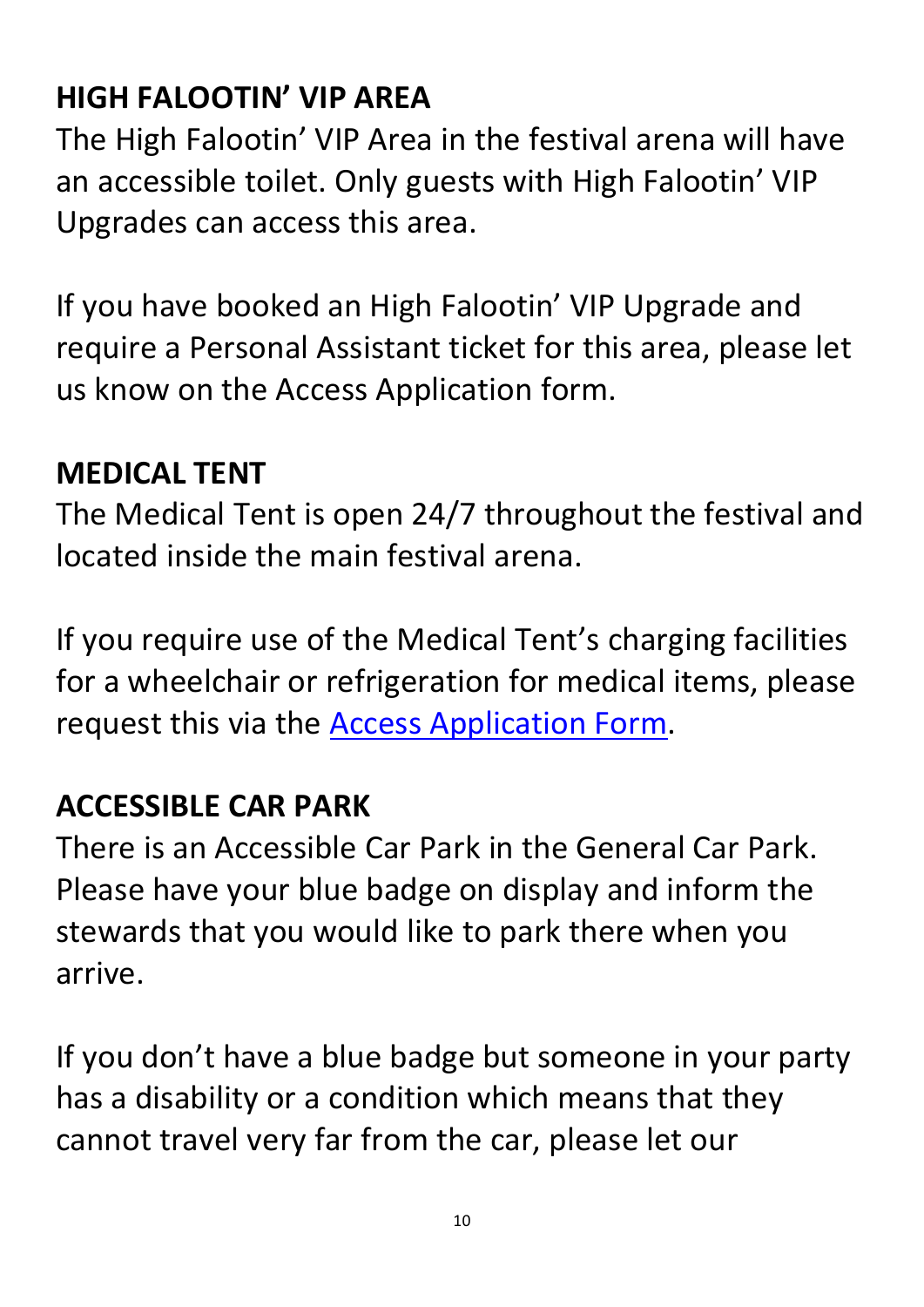stewards know when you arrive. They will do their best to accommodate you in the Accessible Car Park.

If you intend to use the Accessible Car Park, please let us know on the [Access Application Form](https://docs.google.com/forms/d/e/1FAIpQLSewrcDrLXnUdjRyttyZqNcY_w2dg5gYZCveBxWF4tYt-t510w/viewform) so we can get an idea of numbers.

Please note, all drivers must purchase a Car Park Pass (either online from our [ticket page](https://www.thelongroad.com/tickets/) or in cash on the day) to be able to park at the festival.

## **PICK UP/DROP OFF – CARS, TAXIS AND BUSES**

If travelling by car or taxi, please follow directional road signage to the Pick Up/Drop Off area as you approach the festival. All festival buses will arrive at and depart from the festival bus stop at the Pick Up/Drop Off area. All buses are wheelchair accessible.

Follow event signage to the main entrance from the Pick Up/Drop Off area.

#### **TRAIN**

The closest station to the festival is Rugby Station. You can purchase a Shuttle Bus ticket to take you to the festival bus stop at the Pick Up/Drop Off Area. All buses are wheelchair accessible.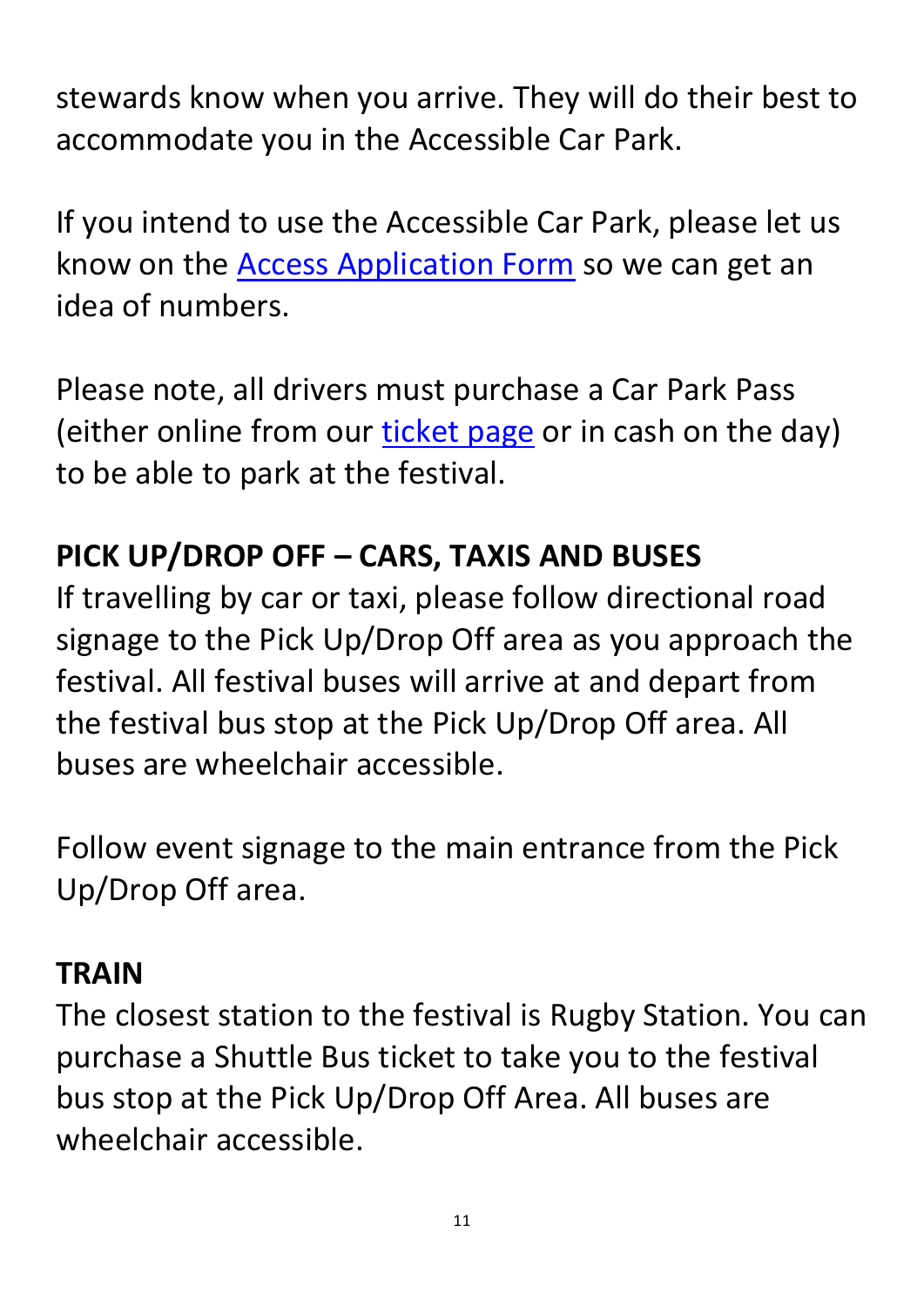For further details on our public transport options, please read our [travel page.](https://www.thelongroad.com/information/travel/)

# **TOILETS**

Accessible Toilets are positioned throughout the event and stewarded. They are located at:

- Main Stage Viewing Area
- Behind the Medical Tent
- Accessible Fields
- High Falootin' VIP Area (Please note, only people who have purchased a High Falootin' VIP Upgrade will be able to use the accessible toilet located in this area.)

## **ACCESSIBLE VIEWING AREAS**

There is an Accessible Viewing Area located at the main stage which is a mix of raised and ground level viewing with seating provided. While the area is of a reasonable size for the event, spaces are limited and we encourage you to share the facilities and consider others' needs.

Please request access to this area on the [Access](https://docs.google.com/forms/d/e/1FAIpQLSewrcDrLXnUdjRyttyZqNcY_w2dg5gYZCveBxWF4tYt-t510w/viewform)  [Application Form.](https://docs.google.com/forms/d/e/1FAIpQLSewrcDrLXnUdjRyttyZqNcY_w2dg5gYZCveBxWF4tYt-t510w/viewform) You will then be provided with 2 x Accessible Viewing passes per successful application and these must be shown in order to access the Accessible Viewing Area.

# **ASSISTANCE DOGS**